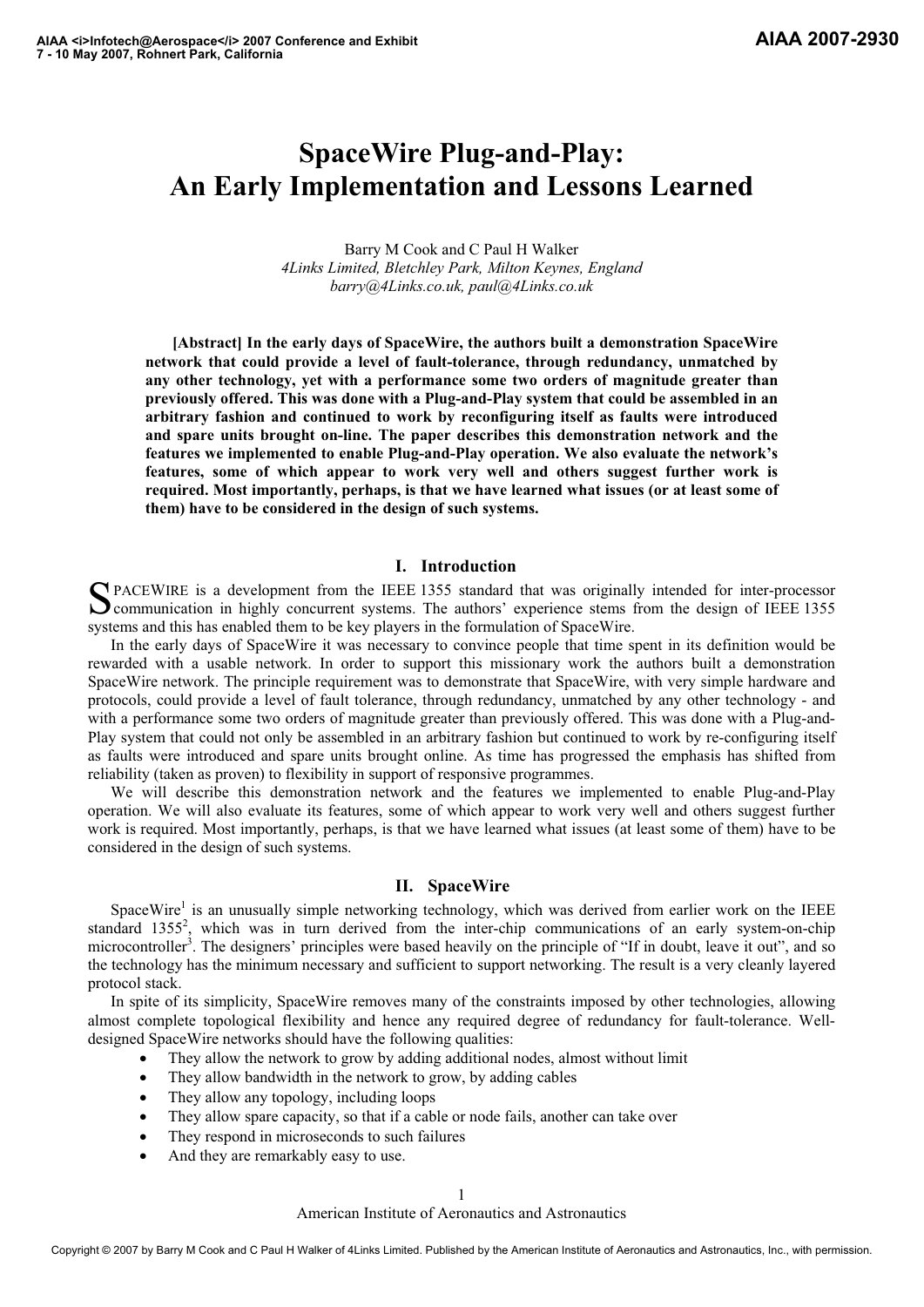Our goal in producing a SpaceWire demonstration was to show to the developers and early users that SpaceWire delivered on the promise of the qualities described, and hence to give them confidence to invest in the technology.

# **III. Our SpaceWire demonstration**

What became known as "The 4Links SpaceWire Demo" combined cameras, displays, routing switches and a

computer, as shown, without the SpaceWire links, in Figure 1. The cameras provided high-bandwidth data, and we also wanted to show that SpaceWire could equally well be used for low-bandwidth controls, so we also included a dimmer switch and incandescent lamp.

We needed a means to manage the network, to direct traffic from one of the cameras to one of the displays, to demonstrate the fault-tolerance available from a redundant network. This was done with a Plug-and-Play system that, like SpaceWire itself, provided the minimum necessary that was sufficient to do what was required.

# **A. Mapping the network**

The computer sent out simple probe packets to discover what devices were connected, and the computer collected the responses to create a topological map. The computer then displayed a map of the discovered network. Figure 2, and all the subsequent figures, is a screenshot from the computer. In this case it shows a map of the three routers, with no other devices yet connected. Like many other network protocols, we used Unique Identifiers to differentiate between the different devices, and the routing switches are no different in this respect from any other device in the network.

As we add devices to the network the new additions are updated in real-time on the computer screen. Figure 3 shows the addition of a camera and a display.

#### **B. Managing the network**

To connect a data source to its destination, we used conventional 'drag and drop' with the cursor on the computer screen. So, in Figure 4, we drag the cursor from Camera A to Display A, and immediately the images captured by the camera are seen on the display. **Figure 2. Network of computer and three** 







**Figure 1. The initial hardware of the SpaceWire demonstration.** 



**routers shown on computer display.** 



**Figure 4. When cursor is dragged from camera to display, image appears on display**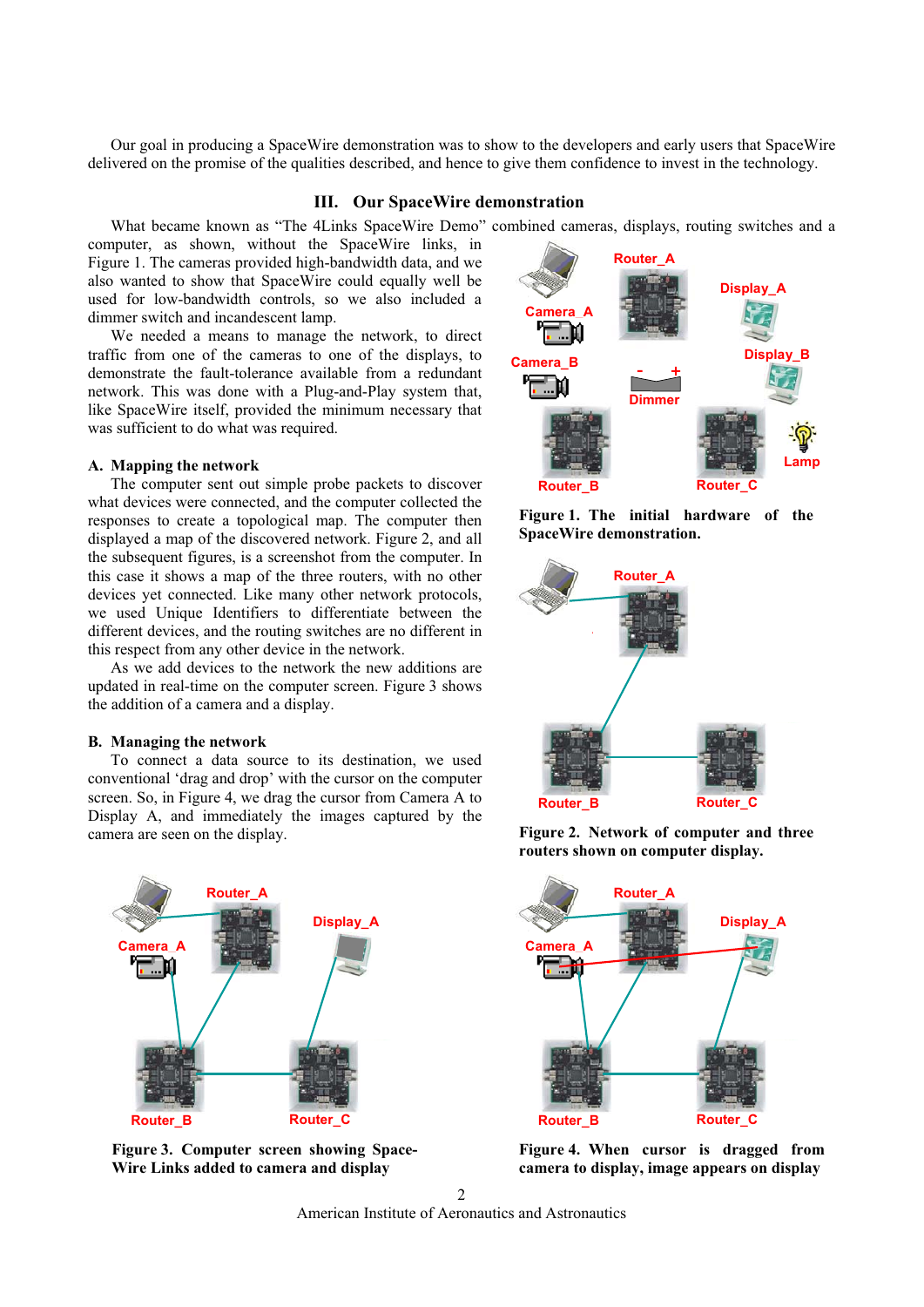

**Figure 5. Adding another camera and display — not enough bandwidth** 

#### **C. Coping with Insufficient Bandwidth**

The demonstration was developed fairly early in the days of SpaceWire with low-cost commercial FPGAs. These nevertheless gave a respectable 200Mbits/s SpaceWire link speed. The camera images were 120Mbits/s which fitted comfortably within the bandwidth of a single SpaceWire link.

When, as in Figure 5, another camera and display were added, and the cursor dragged to make a connection between Camera B and Display B, the required bandwidth was now 240Mbits/s from an available 200. The network management therefore rejected the request for the connection between Camera B and Display B.

The request for the connection is remembered, however, and as soon as another SpaceWire link is added to provide enough bandwidth, as shown in Figure 6, Camera B's images are shown on Display B.

#### **D. Redundancy and Fault-Tolerance**

When another SpaceWire link is added, as in Figure 7, the traffic is shared between the redundant set of three links. Any of these links can now be removed and there is still enough bandwidth and so the images reach the displays. The removal of a link may occur while a packet is being sent along that link, and so that packet would be corrupted, and indeed very occasionally a glitch was observed in the display that resulted from such corruption. The packet only held a single scan line of the image, however, and the next scan line was received, via one of the remaining SpaceWire links, correctly. As the interval between scan lines is of the order of 60 microseconds, the fault was recovered from within the 60 microseconds.

SpaceWire provides complete topological flexibility so that redundancy in SpaceWire networks can be achieved with loops, as shown in Figure 8 or with parallel links, as shown in Figures 6 and 7. Many conventional networks, including USB, FireWire and several implementations of switched Ethernet, would become entirely non-functional if connected



**Figure 6. When another link is added, the second camera's image appears on the display** 



**Figure 7. When a redundant link is added, traffic is shared between the redundant set of links.** 



**Figure 8. Redundancy in the network can include loops.**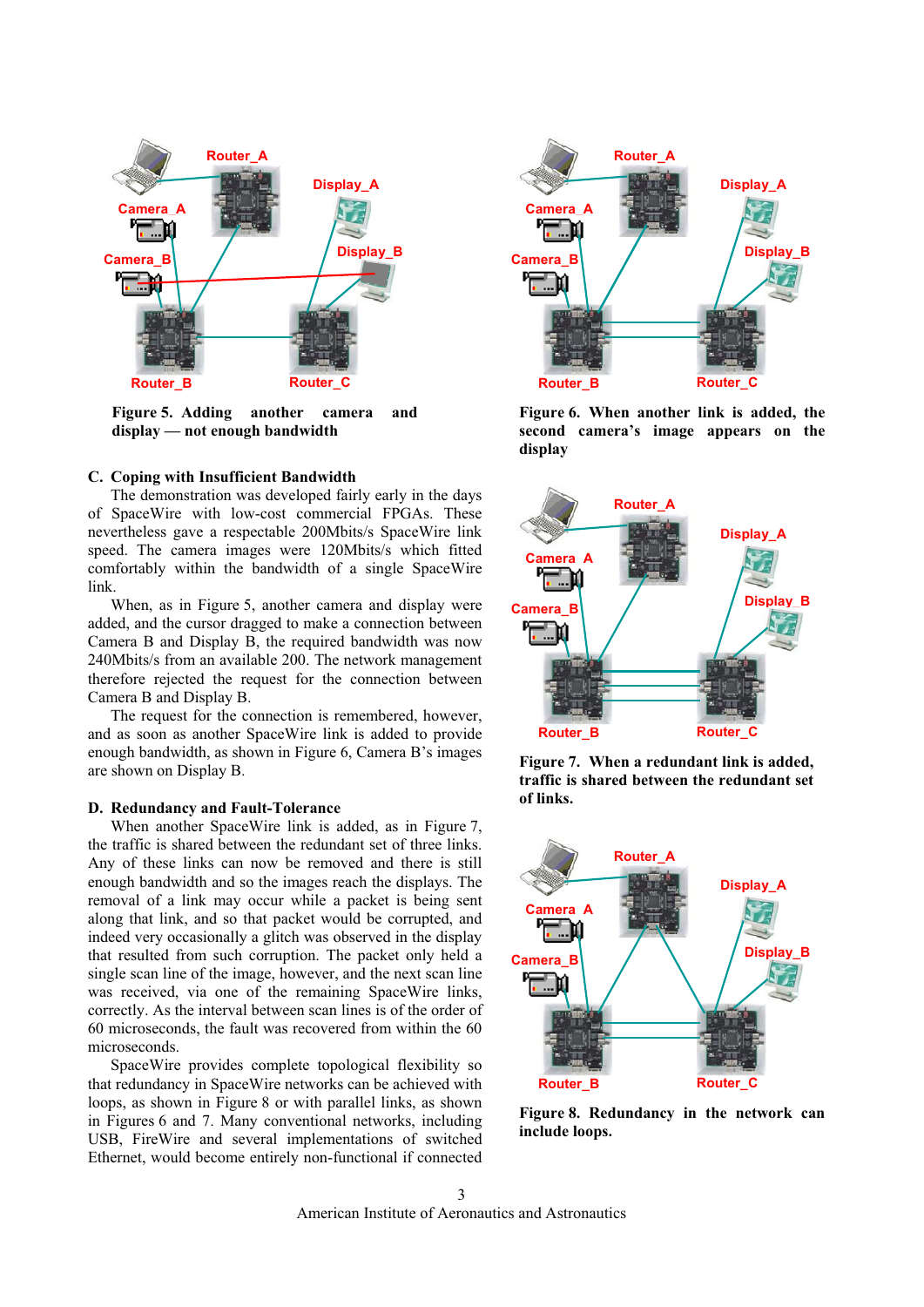in the network of Figure 8, but fault-tolerance can only be achieved with redundancy and SpaceWire's freedom in this respect gives it great advantage. The flexibility also brings new opportunities for the Plug-and-Play system that may have been discarded for other network technologies that lack the topological freedom.

The fault-tolerance demonstrated resulted entirely from the properties of SpaceWire and our Plug and Play system. A reaction often received when people saw the demonstration was that they thought they had a choice between faulttolerance and performance, and that we had shown them that it was possible to have both at the same time.

## **E. Plugging devices anywhere in the network**

The topological flexibility of SpaceWire also makes it possible for the Plug and Play system to handle devices being plugged in anywhere in the network. Figure 9 shows Camera A reconnected to Router A instead of Router B. While the cable is unplugged, obviously the images do not reach the display, but as soon as the new connection is recognized by the Plug and Play system, the display shows the camera's images again.

This flexibility might appear to have no obvious benefit for satellites such as those used for Earth and Astronomical Observation (rather than for the Shuttle or Orion vehicles or for Operationally Responsive Space). But if a problem comes to light late in the integration and test, the opportunity to overcome that problem by a simple rearrangement of the topology could save both money and delay, even to the extent of rescuing the mission.

#### **F. Redundant Routers and Links**

In the examples shown above, we have had redundant links between routers but the routers themselves have been single points of failure. Taking two SpaceWire links from each device to two separate routers removes the single points of failure. Links can be removed to simulate failures as already discussed. Additional fault tolerance is available in that power can be removed from Router B or from Router C and paths remain for the traffic to bypass the router that has been disabled.

The computer and the router to which it is connected are not protected by redundant devices and paths, which is a problem that will be discussed below under Lessons Learned. In fact if the computer is disconnected, traffic will continue to flow as had been set up before the computer had failed. And if Router A is disconnected — and the paths have been set up to avoid it where possible because it is a single pojnt of failure, then again the traffic will continue to flow.

#### **G. Simple devices and protocols**

Neither SpaceWire nor our Plug and Play design are limited to high-performance devices. We included an incandescent lamp controlled by a dimmer switch. As soon as these were plugged in, anywhere in the network, the dimmer switch could be used to control the brightness of the bulb.



**Figure 9. Devices can be moved around the network. In this case Camera A is moved from Router B to Router A, and the camera's images are displayed just as before** 



**Figure 10.Additional SpaceWire links are added to provide further redundancy and fault-tolerance, allowing removal of power from Router B or Router C** 



**Figure 11. A dimmer switch and lamp are added as examples of simple devices that do not require a large overhead to be used in the SpaceWire Plug and Play network.**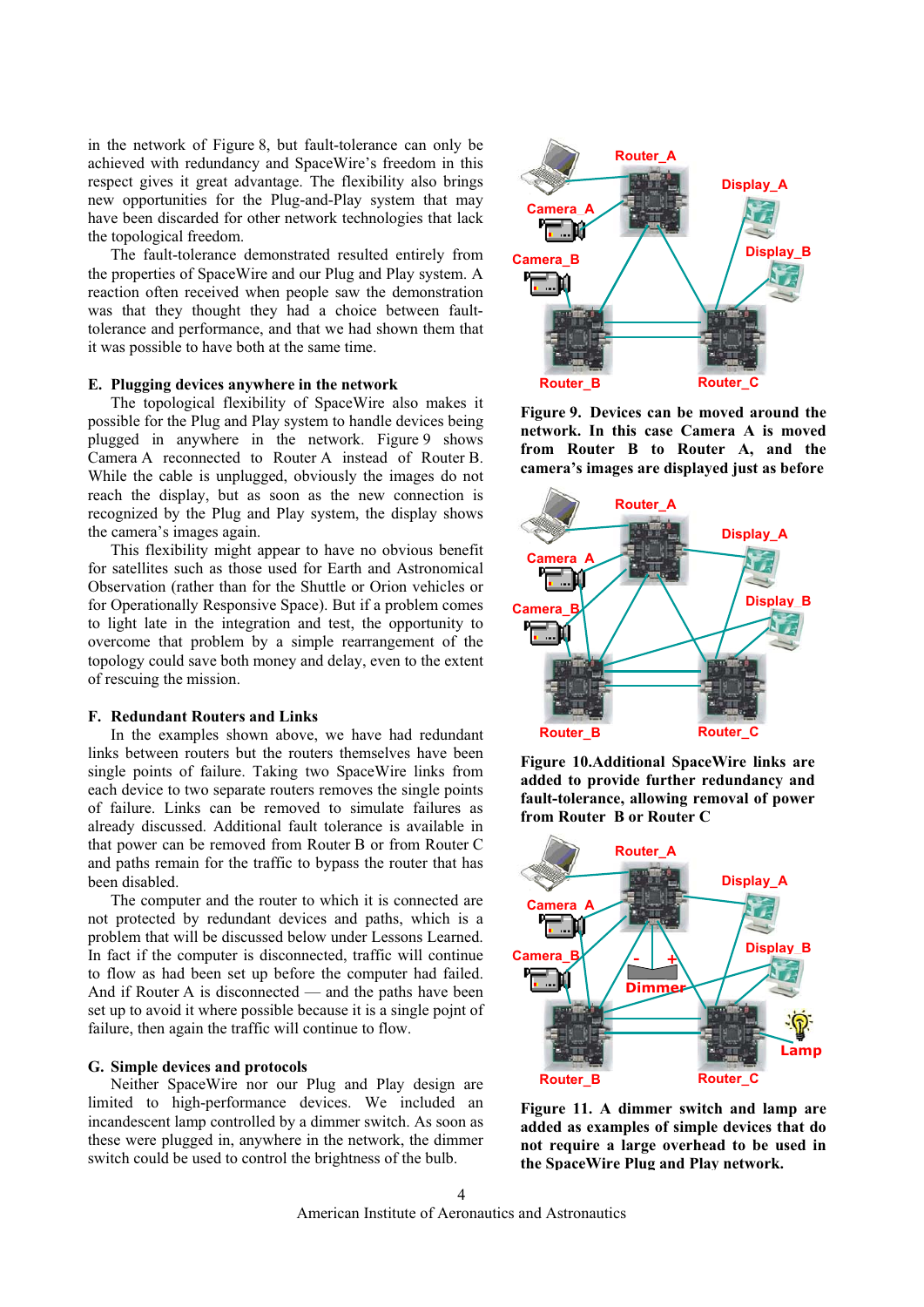All the protocols used are extremely simple, following the principle of including only what was necessary but all that was sufficient for the communication. In the demonstration described so far, there are four protocols used, for network mapping, network management, cameras to displays and dimmer to lamp. Keeping the protocols so simple

made them require very little logic. For simple devices like the dimmer and lamp, their being used in what would appear to be a high-performance network does not carry a cost penalty. Indeed having all the devices interfaced by SpaceWire and being capable of being plugged in anywhere in the network is likely to reduce costs significantly compared with having a multitude of network technologies and having to bridge both hardware and software between them.

## **H. Alarms**

The network discovery process includes a simple status check on the devices in the network, and so can report an alarm when any change occurs that requires attention. An example would be removing the bulb from the lamp, which is reported in the device's status, and so generates the alarm shown in Figure 12.



**Figure 12. When the bulb is unplugged, an alarm is triggered.** 

## **IV. Lessons Learned**

The universal reaction from people seeing the demonstration was that it was convincing, that SpaceWire delivers on its promise. The demo fulfilled the purpose entirely of persuading people to invest in SpaceWire, which is now widely used in the space industry world-wide.

What many fewer took away from the demonstration was that SpaceWire provides the benefits if it is combined with a Plug and Play system such as we showed. It was acknowledged that Fault Detection, Isolation and Recovery (FDIR) created major problems, and that Plug and Play would reduce costs in system integration and test, but the space industry was not ready for Plug and Play at the time. Fortunately, as the track in this conference is evidence, there is renewed appreciation of the potential benefits.

From our experience of designing and building the system, from discussions with the many people who saw the demonstration, and from our own reflection since building it, we have learned a number of lessons, which are described below.

#### **A. Requirements**

There is no point in building something if you have no idea what it is being built for, and there is a huge range of design choices available that depend on the requirements. We took a number of fairly obvious requirements, such as no single point of failure and scalability, and observed and heard others that may be less obvious.

A recurring issue (and one reason for the delay in adopting Plug and Play) is that satellites are often considered to be fixed configurations that have no obvious need of reconfiguration. On the other hand the Shuttle or Orion vehicles, the International Space Station, or a planetary space station or set of collaborating rovers, are dynamic every mission is different and the configuration changes during the mission. A more recent requirement is from Operationally Responsive Space, where the need is to launch a satellite within days of its being specified, and a dynamic Plug and Play capability helps to make it possible to assemble a kit of pre-designed and fabricated modules in the knowledge that they will work together without any additional design or configuration.

Safety-Critical needs appear to be achievable, provided that the required behaviour can be specified, for example in terms of the allowable (or non-allowable) data loss or recovery-time. A consequential need for safety-critical systems is that their design is robust. Perhaps, however, the need for robust design is more generic: if the Plug and Play system is the basis of initial configuration and subsequent FDIR, the whole mission depends on it, so if robust design is required of any other part of the mission, it must surely be required of Plug and Play.

Quality of Service (QoS) must be considered. The usual implementation, which we adopted, is actually denial of service and this is not obviously correct for a space application.